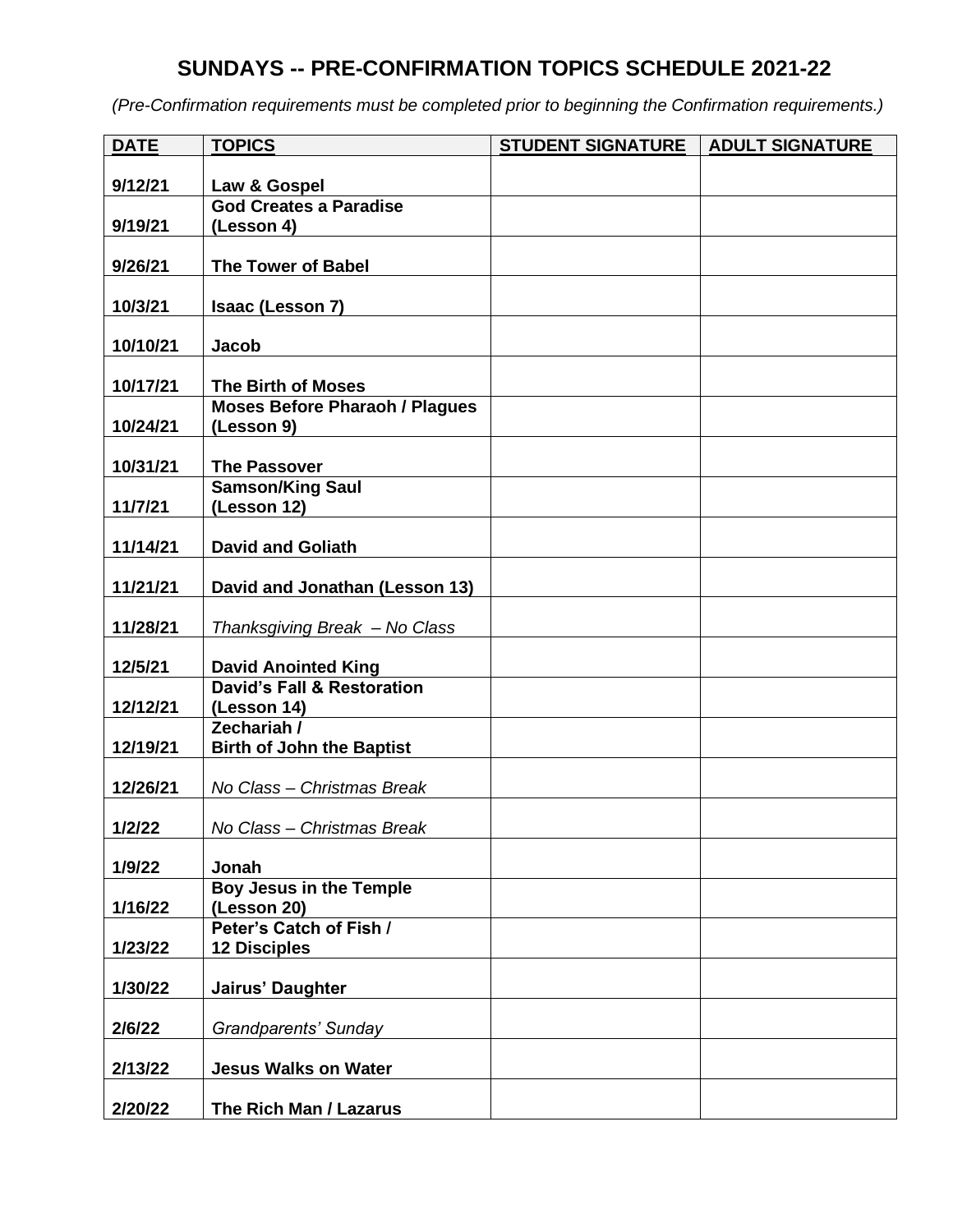## **SUNDAYS -- PRE-CONFIRMATION TOPICS SCHEDULE 2021-22**

| <b>DATE</b> | <b>TOPICS</b>                         | <b>STUDENT SIGNATURE</b> | <b>ADULT SIGNATURE</b> |
|-------------|---------------------------------------|--------------------------|------------------------|
|             | The Pharisee & The Tax                |                          |                        |
| 2/27/22     | <b>Collector (The Lost Parables)</b>  |                          |                        |
|             |                                       |                          |                        |
| 3/6/22      | <b>Jesus Before the High Priest</b>   |                          |                        |
|             | <b>Jesus in Gethsemane</b>            |                          |                        |
| 3/13/22     | (Lesson 24)                           |                          |                        |
|             |                                       |                          |                        |
| 3/20/22     | <b>Peter Denies Jesus</b>             |                          |                        |
|             |                                       |                          |                        |
| 3/27/22     | <b>Jesus is Crucified (Lesson 25)</b> |                          |                        |
|             | <b>Death and Resurrection</b>         |                          |                        |
| 4/3/22      | (Lesson 26)                           |                          |                        |
|             |                                       |                          |                        |
| 4/10/22     | Appearance of the Risen Lord          |                          |                        |
|             |                                       |                          |                        |
| 4/17/22     | No Class -- Easter                    |                          |                        |
|             | <b>The Conversion of Paul</b>         |                          |                        |
| 4/24/22     | (Lesson 29)                           |                          |                        |
|             | <b>Watch Confirmation</b>             |                          |                        |
| 5/1/22      | Questioning in Sanctuary              |                          |                        |
|             | <b>Paul's Missionary Journeys</b>     |                          |                        |
| 5/8/22      | (Lesson 30)                           |                          |                        |
|             |                                       |                          |                        |
| 5/15/22     | <b>Make up/Review</b>                 |                          |                        |
|             |                                       |                          |                        |
| 5/22/22     | <b>Last Day of Sunday School</b>      |                          |                        |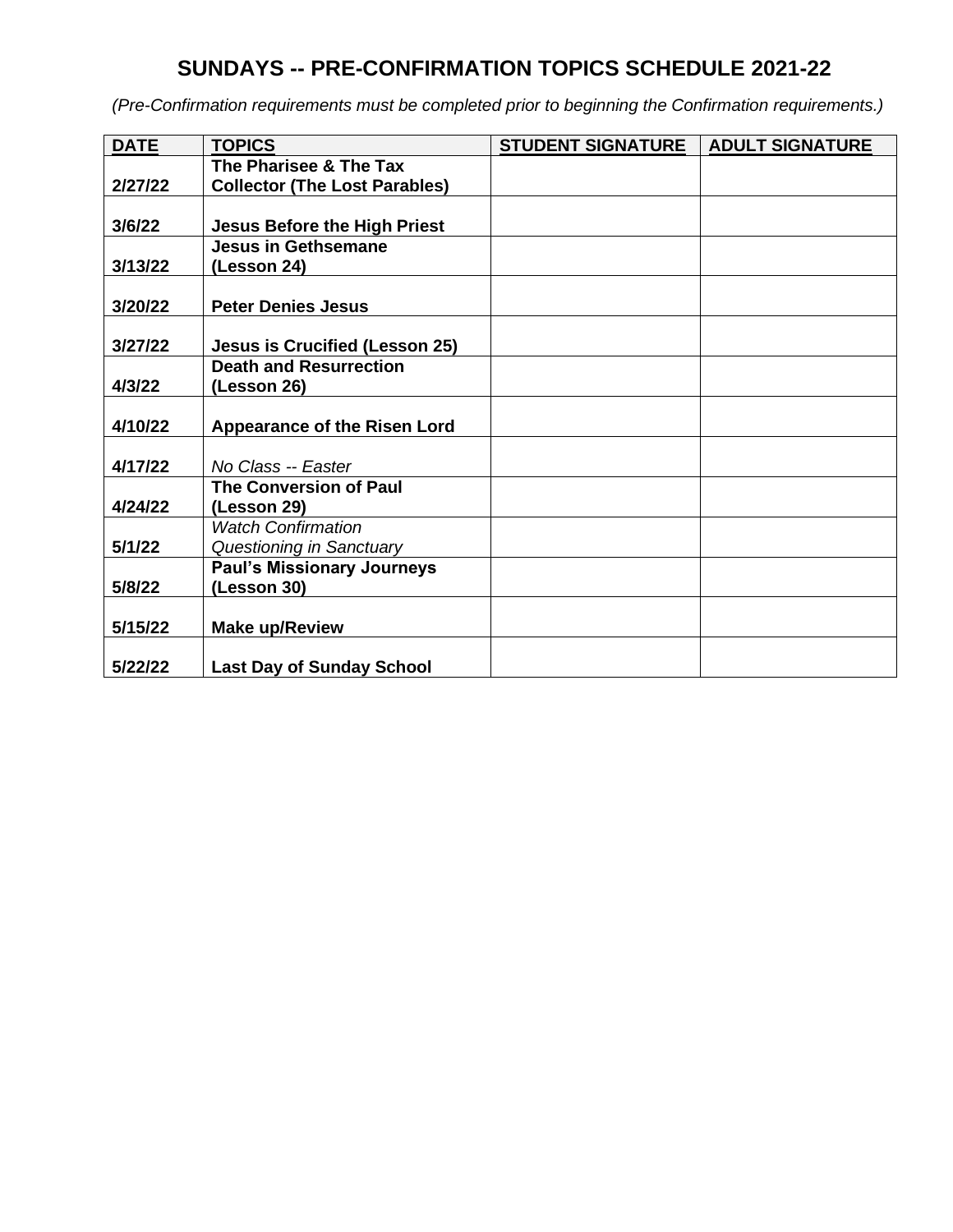## **WEDNESDAYS -- PRE-CONFIRMATION TOPICS SCHEDULE 2021-22**

| <b>DATE</b> | <b>TOPICS</b>                                             | <b>STUDENT SIGNATURE</b> | <b>ADULT SIGNATURE</b> |
|-------------|-----------------------------------------------------------|--------------------------|------------------------|
| 9/15/21     | <b>The Fall</b>                                           |                          |                        |
|             |                                                           |                          |                        |
| 9/22/21     | Cain & Abel (Lesson 5)                                    |                          |                        |
| 9/29/21     | The Flood (Lesson 6)                                      |                          |                        |
| 10/6/21     | <b>The Call of Abram</b>                                  |                          |                        |
| 10/13/21    | Sodom & Gomorrah                                          |                          |                        |
| 10/20/21    | No Class                                                  |                          |                        |
| 10/27/21    | Joseph (Lesson 8)                                         |                          |                        |
|             | The Golden Calf /                                         |                          |                        |
| 11/3/21     | <b>10 Commandments</b><br>The Waters of Meribah /         |                          |                        |
| 11/10/21    | The Bronze Snake (Lesson 10)                              |                          |                        |
| 11/17/21    | Joshua (Lesson 11)                                        |                          |                        |
| 11/24/21    | Thanksgiving Break - No Class                             |                          |                        |
| 12/1/21     | The Birth of Jesus                                        |                          |                        |
| 12/8/21     | The Coming of the Magi                                    |                          |                        |
| 12/15/21    | <b>Advent Review</b>                                      |                          |                        |
| 12/22/21    | <b>Family Christmas Event</b>                             |                          |                        |
| 12/29/21    | Christmas Break - No Class                                |                          |                        |
| 1/5/22      | Elijah & Elisha (Lesson 17)                               |                          |                        |
| 1/12/22     | Naaman & Elisha                                           |                          |                        |
| 1/19/22     | Three Men in a Fiery Furnace<br>(Lesson 18)               |                          |                        |
| 1/26/22     | Daniel in the Lion's Den                                  |                          |                        |
| 2/2/22      | Gideon / Ruth                                             |                          |                        |
|             |                                                           |                          |                        |
| 2/9/22      | <b>Samuel</b>                                             |                          |                        |
| 2/16/22     | John the Baptist /<br><b>Baptism of Jesus (Lesson 21)</b> |                          |                        |